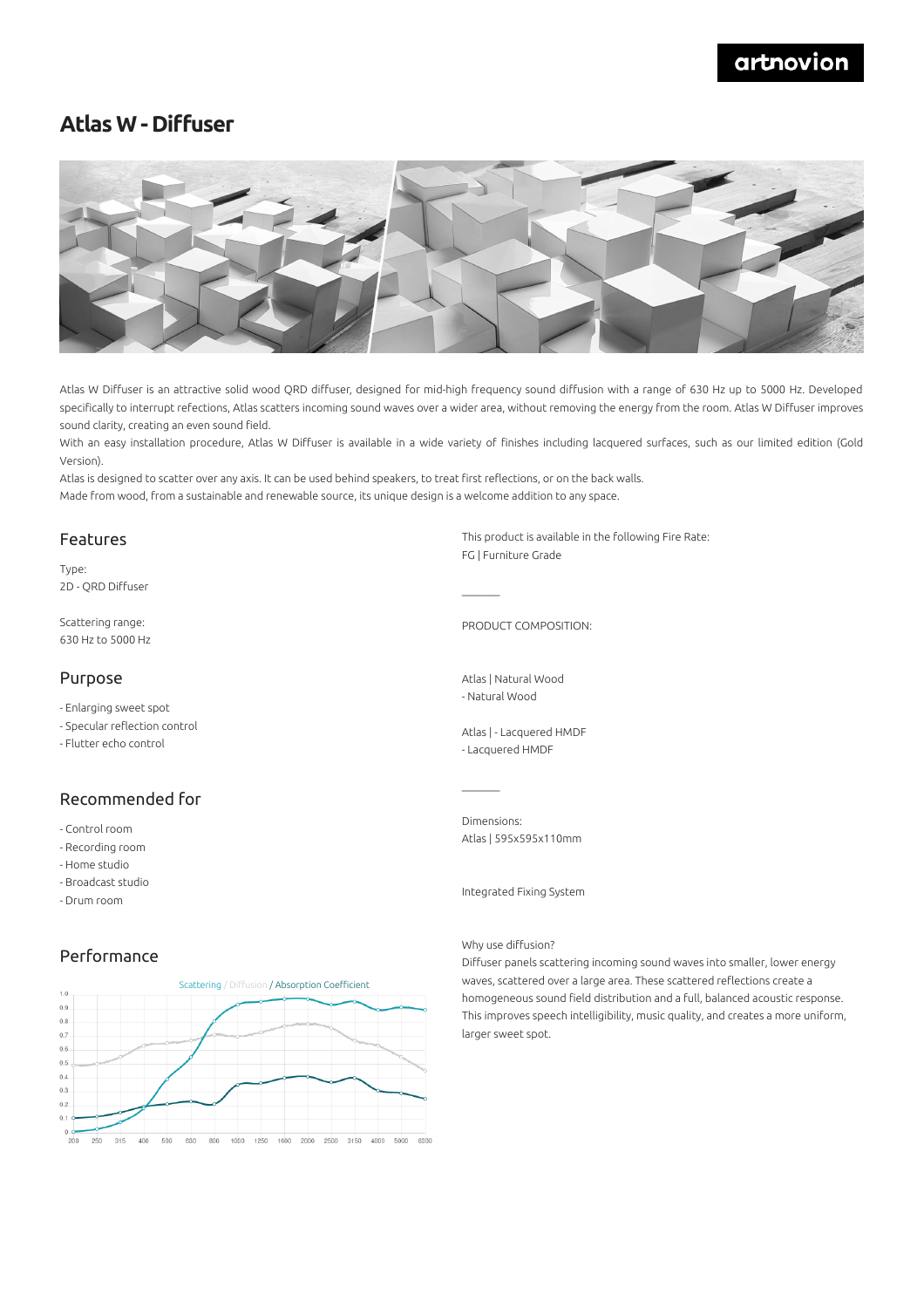# **Dimensions**



## Add-ons

Installation: Integrated Fixing System

| <b>Dimensions</b>       | Weight  |
|-------------------------|---------|
| FG - LW   xxmm          | Кa      |
| FG - NW   595x595x110mm | 15.5 Kg |

#### **Box**

Quantity per box: Dimensions: xxmm Volume: 0.0m3 Weight: Kg